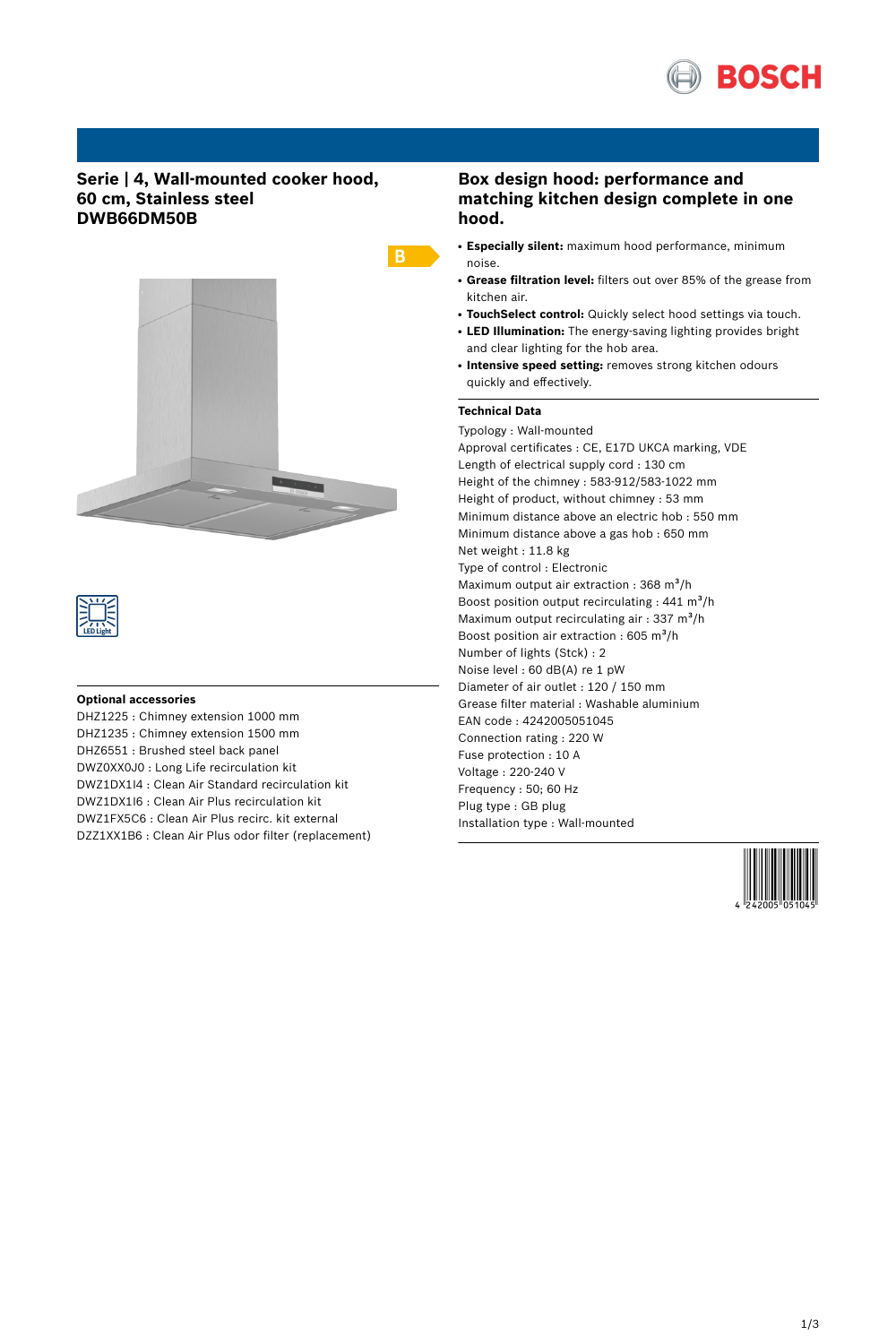

### **Serie | 4, Wall-mounted cooker hood, 60 cm, Stainless steel DWB66DM50B**

# **Box design hood: performance and matching** - Max. extraction rate: <sup>605</sup> m3/h **kitchen design complete in one hood.**

#### **Key performance features:**

- Energy Efficiency Class: <sup>B</sup> (at <sup>a</sup> range of energy efficiency classes from A+++ to D)
- Extraction rate according to EN <sup>61591</sup> <sup>ø</sup> <sup>15</sup> cm: max. Normal use368m<sup>3</sup>/h Intensive $605 \text{ m}^3\text{/h}$
- Noise max. Normal Level: Noise, max. speed in normal us: <sup>60</sup> dB dB\*

#### **Features**

- TouchControl with Electronic display
- Electronic display
- <sup>3</sup> power levels & intensive setting
- 2 x 1.5W LED light
- Colour Temperature: <sup>3500</sup> <sup>K</sup>
- Automatic intensive revert (6mins)
- <sup>2</sup> removable metal grease filter cassettes
- Installation: wall

#### **Design**

- Chimney extractor hood
- TouchControl
- Electronic control

#### **Performance/technical information**

- Suitable for ducted or recirculating operation
- For recirculated extraction recirculating kit or CleanAir recirculating kit (accessory) needed
- 
- Noise level according to EN 60704-3 and EN 60704-2-13 exhaust air: Max. normal use:60dB(A) re 1 pW Intensive: 69 dB(A) re  $1$  pW
- With the Clean Air Plus recirculation kit (available as optional accessory) your appliances reaches: Extraction rate in recirculation mode: Max. normal use: $337m^3/$

h Intensive: $441m<sup>3</sup>/h$ 

Noise level in recirculation mode: Max. normal use:70dB(A) re 1 pW

- Intensive:74 dB(A) re 1 pW
- Power rating: <sup>220</sup> <sup>W</sup>
- Light Intensity: <sup>242</sup> lux
- Electrical cable length 1.3 <sup>m</sup>
- Diameter pipe <sup>Ø</sup> <sup>150</sup> mm (Ø <sup>120</sup> mm enclosed)
- Dimensions exhaust air (HxWxD): 635-965 <sup>x</sup> <sup>600</sup> <sup>x</sup> <sup>500</sup> mm
- Dimensions recirculating (HxWxD): 635-1075 <sup>x</sup> <sup>600</sup> <sup>x</sup> <sup>500</sup> mm
- Dimensions recirculating with CleanAir module (HxWxD): 703 x 600 x 500mm - mounting with outer chimney 833-1163 x 600 x 500 mm - mounting with telescopic chimney
- Blower Efficiency Class: A\*
- Lighting Efficiency Class: A\*
- Grease Filtering Efficiency Class: B\*
- Average Energy Consumption: 48.1 kWh/year\*

#### **Optional accessories**

- Recirculating kit DWZ0DX0A0
- *\* In accordance with the EU-Regulation No 65/2014*